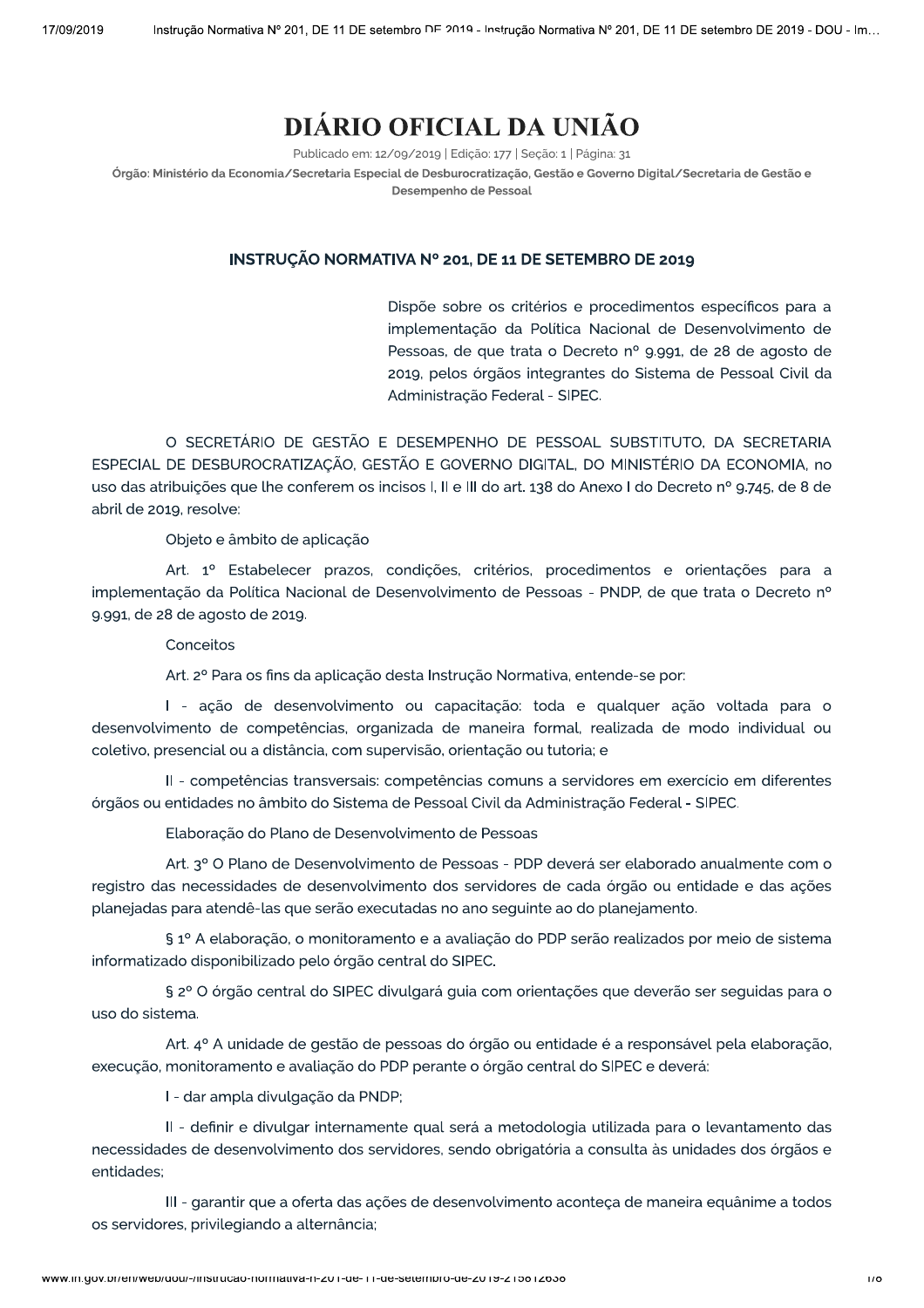Instrução Normativa Nº 201 DE 11 DE setembro DE 2019 - Instrução Normativa Nº 201 DE 11 DE setembro DE 2019 - DOLL- Im IV - preencher, fazer ajustes e a revisão final, no caso do órgão ou entidade optar pelo

preenchimento centralizado na unidade de gestão de pessoas;

V - orientar os servidores responsáveis pelo preenchimento do PDP, acompanhar o preenchimento, fazer ajustes, consolidar e fazer a revisão final, no caso do órgão ou entidade optar pelo preenchimento de forma descentralizada pelas unidades;

VI - enviar o PDP para aprovação da autoridade máxima do órgão ou entidade;

VII - enviar o PDP, devidamente aprovado, ao órgão central do SIPEC até o dia 15 de junho de cada ano civil, ou no dia útil subsequente; e

VIII - coordenar e executar os trâmites de revisão do PDP, nos termos do art. 5º do Decreto nº 9.991, de 2019.

Parágrafo único. A unidade de gestão de pessoas deverá orientar todos os servidores envolvidos na elaboração e na execução do PDP quanto às diretrizes definidas no §1º do art. 3º do Decreto nº 9.991, de 2019.

Art. 5º Além das elencadas no art. 4º do Decreto nº 9.991, de 2019, o PDP conterá as seguintes informacões:

I - se a ação de desenvolvimento é considerada transversal ou não, nos termos do parágrafo único do art. 9º do Decreto nº 9.991, de 2019;

II - a competência associada à necessidade de desenvolvimento descrita;

III - a quantidade prevista de servidores que terão suas necessidades desenvolvidas para cada ação de desenvolvimento descrita, devendo ser individualmente considerado o servidor contemplado com mais de uma ação para o período;

IV - a(s) unidade(s) onde atuam os servidores que compõem o público-alvo previsto;

V - a(s) unidade(s) da federação onde estão lotados os servidores que compõem o público-alvo previsto;

VI - o enfoque da ação de desenvolvimento a ser realizada para atender à necessidade descrita;

VII - se a ação de desenvolvimento tem relação com algum Sistema Estruturante do Poder Executivo Federal:

VIII - o tipo de aprendizagem e sua especificação;

IX - a modalidade da ação de desenvolvimento;

X - o título da ação, se já houver previsão;

XI - a carga horária total individual prevista;

XII - o ano previsto para o término da ação;

XIII - se a ação é gratuita;

XIV - se a ação pode ser atendida por Escola de Governo ou unidade equivalente do órgão ou entidade do servidor: e

XV - outras informações que o órgão ou entidade julgar pertinentes.

Parágrafo único. As ações de desenvolvimento registradas no PDP que ultrapassarem o exercício de execução deverão constar nos relatórios anuais de execução de todos os anos enquanto durar a acão.

Art. 6º O órgão central do SIPEC exercerá papel orientador das diretrizes estabelecidas, analisará o PDP de cada órgão e entidade e emitirá manifestação técnica a respeito do PDP até o dia 30 de novembro de cada ano civil, ou no dia útil subsequente.

§ 1º A manifestação do órgão central de que trata o caput conterá:

I - as orientações para as ações não transversais de desenvolvimento, que poderão ser ofertadas pelos órgãos e entidades, de maneira direta ou indireta;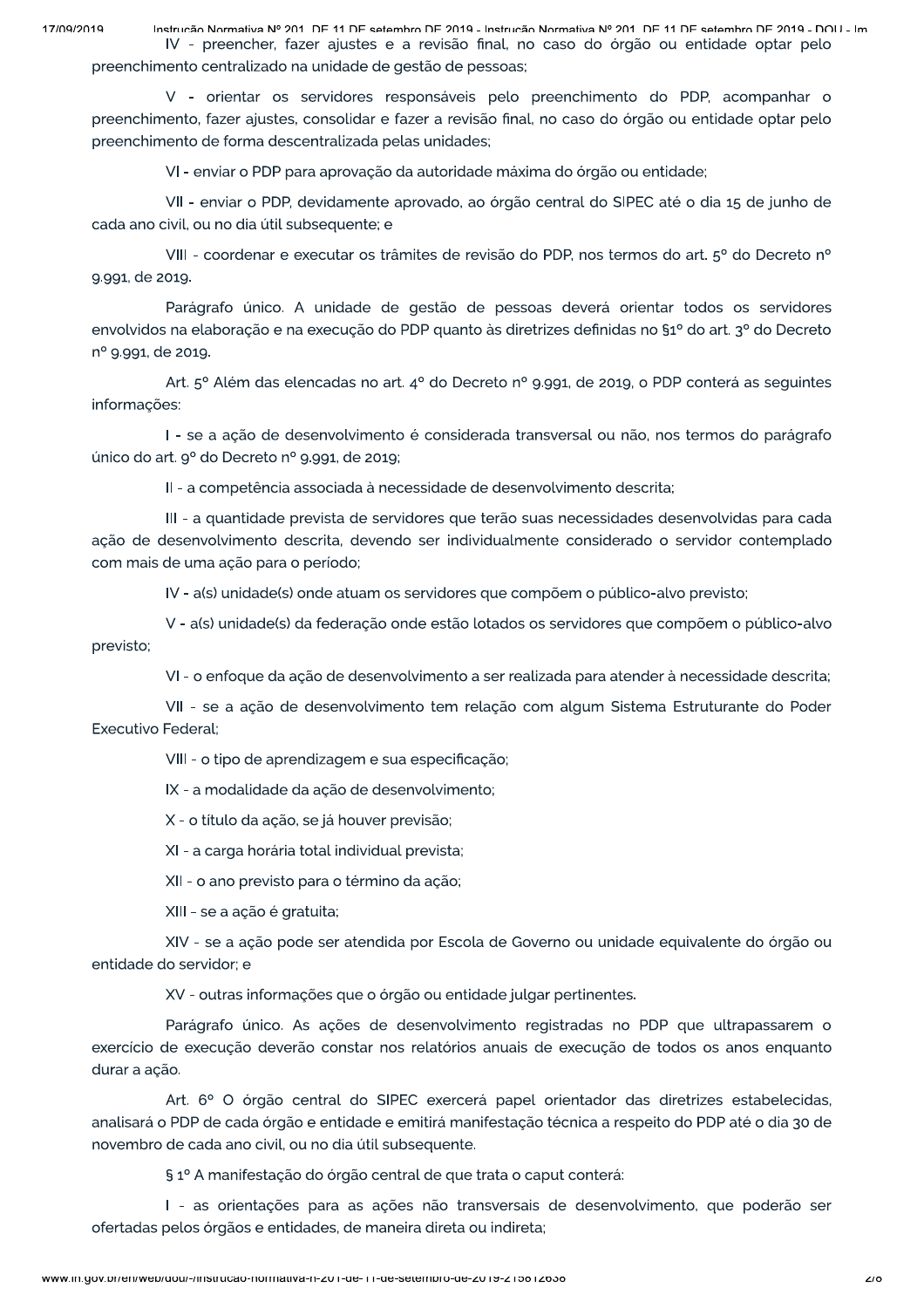Instrução Normativa Nº 201 DE 11 DE setembro DE 2019 - Instrução Normativa Nº 201 DE 11 DE setembro DE 2019 - DOLL- Im II - a lista de ações transversais que serão providas pela Escola Nacional de Administração

Pública - ENAP, pelas Escolas de Governo do Poder Executivo federal, e que não poderão ser executadas diretamente pelos órgãos e entidades; e

III - outras informações que o órgão central do SIPEC julgar pertinentes.

§ 2º As ações de desenvolvimento deverão se adequar às orientações do órgão central.

§ 3° As ações de desenvolvimento a que refere o parágrafo único do art. 5° já aprovadas para o primeiro ano de execução poderão ser executadas nos anos posteriores independentemente da manifestação técnica do órgão central.

Art. 7º O órgão central do SIPEC esclarecerá dúvidas dos órgão e entidades acerca do preenchimento do PDP, por meio da Central de Atendimento do SIPEC, até quinze dias antes da data limite para envio do PDP à autoridade máxima do órgão ou entidade.

Parágrafo único. Para fins do disposto no caput, não será aplicada a Orientação Normativa n° 7, de 17 de outubro de 2012.

Art. 8º O órgão central do SIPEC poderá solicitar informações e alterações sobre o conteúdo do PDP do órgão ou entidade.

Art. 9º O órgão central do SIPEC encaminhará à ENAP o Plano Consolidado de Ações de Desenvolvimento com as necessidades de desenvolvimento de competências transversais até o dia 20 de agosto de cada ano civil, ou no dia útil subsequente.

Revisão do Plano de Desenvolvimento de Pessoas

Art. 10. A revisão de que trata o §1º do art. 5º do Decreto nº 9.991, de 2019 observará as sequintes etapas:

I - aprovação pela autoridade máxima do órgão ou entidade, observada a possibilidade prevista no §2º do art. 5º do Decreto nº 9.991, de 2019;

II - envio ao órgão central do SIPEC no quinto dia útil do mês, e

III - devolução, pelo órgão central do SIPEC, ao órgão ou entidade até trinta dias após o recebimento.

Parágrafo único. As ações de desenvolvimento que forem objeto de revisão no PDP deverão se adequar às orientações do órgão central do SIPEC, após a devolução de que trata o inciso II.

Execução e monitoramento do Plano de Desenvolvimento de Pessoas

Art. 11. Caberá às unidades de gestão de pessoas o acompanhamento e a divulgação interna do cronograma de ações de desenvolvimento de forma a garantir que os servidores possam se inscrever nas ações de desenvolvimento constantes do PDP.

Parágrafo único. Os órgãos e entidades devem buscar parcerias com instituições reconhecidas, no Brasil e no exterior, e divulgar internamente cursos e capacitações que estejam alinhados às ações de desenvolvimento constantes do PDP do órgão ou entidade.

Art. 12. No caso de impossibilidade de atendimento das ações transversais pela ENAP, ou pelas Escolas de Governo do Poder Executivo federal, o órgão ou entidade poderá contratar as ações por meio de processo administrativo com a justificativa da despesa, com a comprovação da impossibilidade de atendimento na forma do caput e observada a legislação vigente.

Art. 13. O órgão ou entidade poderá contratar as ações de desenvolvimento não transversais mediante abertura de processo administrativo com a justificativa da necessidade da despesa, observadas as diretrizes do Decreto nº 9.991, de 2019, as orientações contidas na manifestação técnica do órgão central do SIPEC e a legislação vigente.

Art. 14. O órgão ou entidade deverá promover a publicidade das despesas mensais a que se refere o art. 16 do Decreto nº 9.991, de 2019 até o 10º dia útil do mês subsequente, de forma transparente e objetiva ao cidadão, discriminando:

I - nome do servidor para a qual foi destinada a despesa;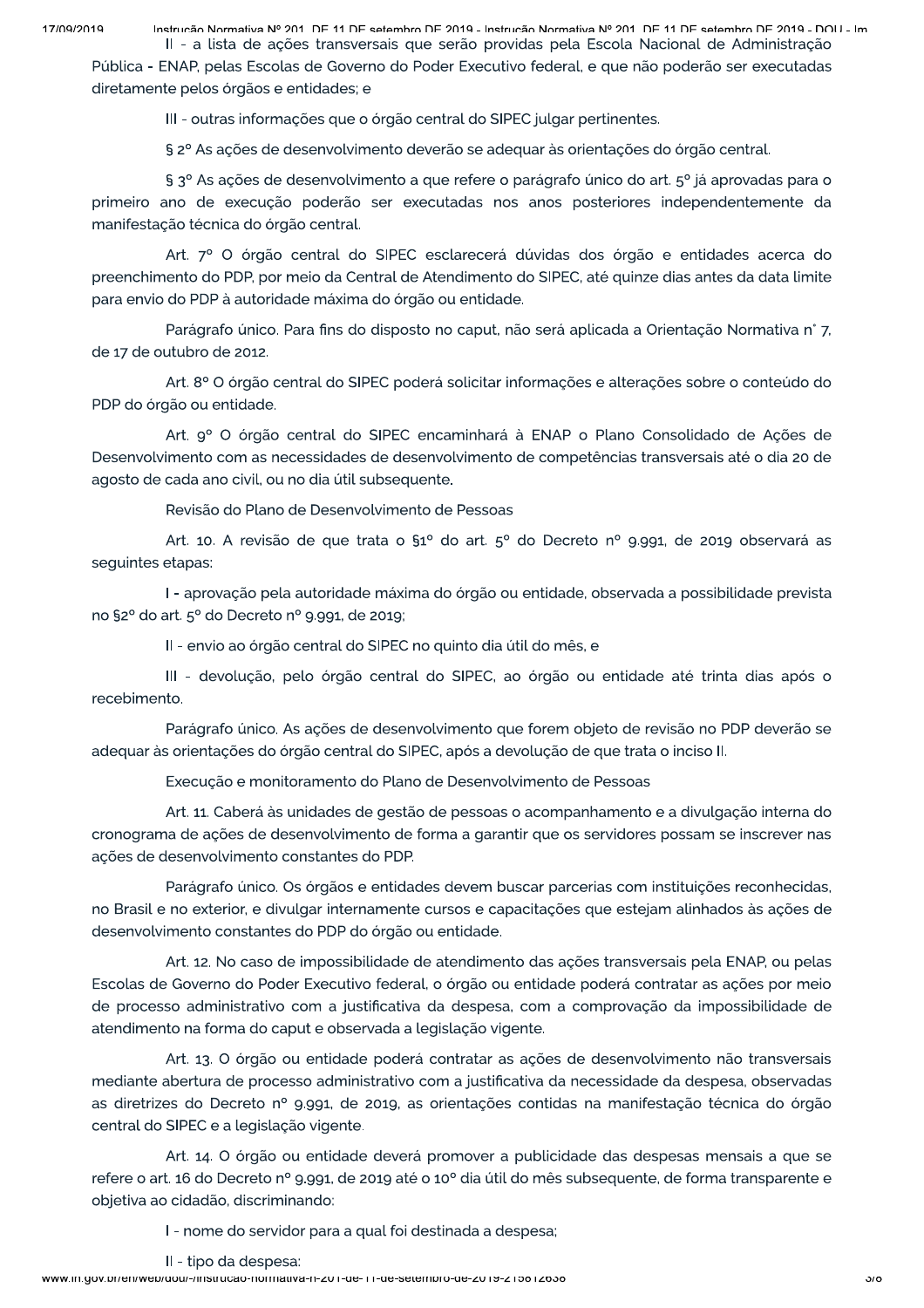Instrução Normativa Nº 201 DE 11 DE setembro DE 2019 - Instrução Normativa Nº 201 DE 11 DE setembro DE 2019 - DOLL- Im a) se diárias e passagens;

b) se mensalidade:

c) se inscrição; e

d) se contratação, prorrogação ou substituição contratual.

III - despesas com manutenção da remuneração do servidor durante o afastamento para realizar a ação de desenvolvimento;

IV - valor total de cada tipo de despesa;

V - número de inscrição no Cadastro Nacional de Pessoa Jurídica e razão social do fornecedor para cada tipo de despesa;

VI - período da ação de desenvolvimento; e

VII - a necessidade de desenvolvimento descrita no PDP.

Parágrafo único. Para cumprimento do disposto no caput, os órgãos e entidades deverão utilizar todos os meios e instrumentos legítimos de que dispuserem, sendo obrigatória a divulgação em seus sítios eletrônicos oficiais na falta de outros sistemas integrados de transparência.

Art. 15. Na execução do PDP, compete aos servidores, juntamente com o apoio da chefia imediata:

I - participar das ações para as quais se inscreveu;

II - compartilhar os conhecimentos obtidos, sempre que possível:

III - utilizar os conhecimentos obtidos no desenvolvimento do trabalho, sempre que possível; e

IV - fornecer à unidade de gestão de pessoas informações que permitam avaliar se a ação conseguiu suprir a necessidade de desenvolvimento.

Parágrafo único. Em atendimento ao disposto nos incisos II e III, os órgãos e entidades buscarão incentivar e oportunizar a disseminação do conhecimento obtido pelos seus servidores.

Art. 16. Na execução do PDP, compete à chefia imediata do servidor:

I - estimular a participação de todos os servidores sob sua gestão nas ações de desenvolvimento ofertadas pelo órgão ou entidade;

II - acompanhar a eficácia da ação de desenvolvimento na aplicação prática dos conhecimentos adquiridos pelos servidores; e

III - apoiar o servidor na disseminação do conhecimento obtido nas ações de desenvolvimento.

Art. 17. A unidade de gestão de pessoas do órgão ou entidade é responsável por acompanhar a execução do PDP, cabendo-lhe apoiar e orientar as chefias imediatas e os servidores acerca do cumprimento do disposto no Decreto nº 9.991, de 2019, e nesta Instrução Normativa.

Art. 18. Para cada necessidade de desenvolvimento, a unidade de gestão de pessoas acompanhará e registrará no PDP as seguintes informações:

I - as necessidades de desenvolvimento que foram atendidas com o registro das ações de desenvolvimento previstas e realizadas, integral ou parcialmente;

II - as necessidades de desenvolvimento que não foram atendidas e a justificativa do não atendimento:

III - se a ação foi realizada no país ou no exterior;

IV - o custo de execução das ações de desenvolvimento realizadas;

V - as despesas com diárias e passagens, quando houver;

VI - a carga horária realizada;

VII - a quantidade de servidores capacitados;

VIII - a avaliação da execução; e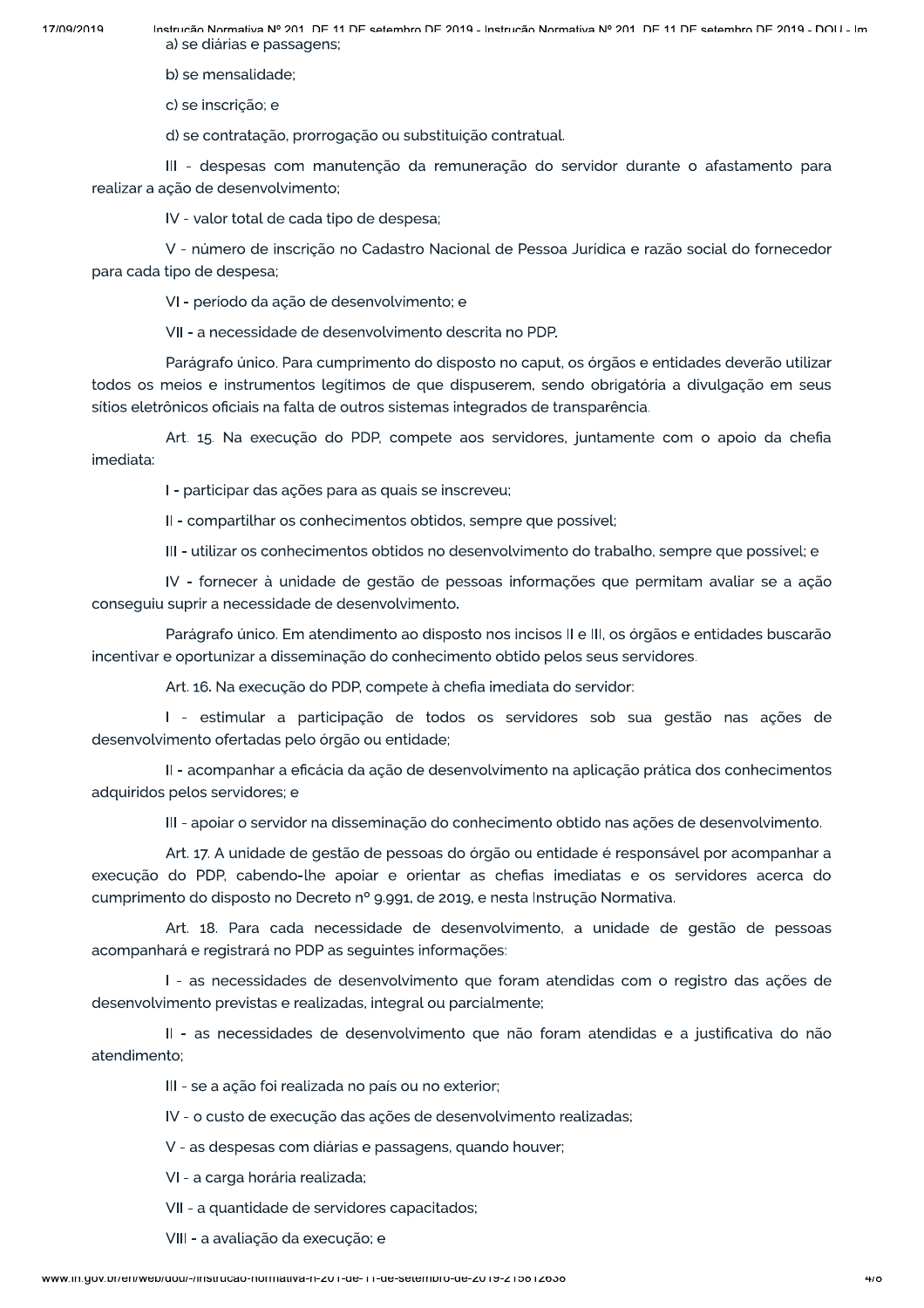Instrução Normativa Nº 201 DE 11 DE setembro DE 2019 - Instrução Normativa Nº 201 DE 11 DE setembro DE 2019 - DOLL- Im IX - informações que permitam avaliar se a ação conseguiu suprir a necessidade de desenvolvimento.

Relatório Anual de Execução do Plano de Desenvolvimento de Pessoas

Art. 19. A unidade de gestão de pessoas do órgão ou entidade elaborará o Relatório Anual de Execução do PDP juntamente com gestores e servidores.

§ 1º Os órgãos e as entidades deverão encaminhar ao órgão central do SIPEC o relatório de que trata o caput, até o dia 31 de janeiro, ou no dia útil subsequente, do ano civil posterior ao da execução do PDP.

§2º O Relatório Anual de Execução do PDP deverá conter, no mínimo:

I - a quantidade total de ações de desenvolvimento realizadas;

Il - a quantidade total de ações de desenvolvimento que foram prevista e não foram realizadas;

III - a quantidade de ações transversais realizadas;

IV - a quantidade de ações não transversais realizadas;

V - a quantidade de ações realizadas no exterior;

VI - a quantidade total de participações em ações de desenvolvimento;

VII - a quantidade total de servidores em exercício;

VIII - a quantidade total de servidores capacitados em cada ação de desenvolvimento;

IX - a quantidade e os fundamentos das revisões realizadas no PDP no decorrer do ano;

X - o total de despesas realizadas com ações de desenvolvimento, discriminando separadamente:

a) diárias e passagens; e

b) custos diretamente relacionados à ação de desenvolvimento;

XI - dentre os servidores que foram capacitados, informações discriminadas acerca do:

a) nível de escolaridade antes da ação de capacitação;

b) cargo efetivo; e

c) cargo em comissão ou função de confiança, quando for o caso.

XII - a análise do impacto das ações de desenvolvimento realizadas sobre o desempenho do órgão ou entidade;

XIII - a análise do custo-benefício das ações de desenvolvimento realizadas; e

XIV - os fornecedores das ações de desenvolvimento que não tiverem sido realizadas pela ENAP ou pelas demais Escolas de Governo do Poder Executivo federal.

§ 1º As informações e dados obtidos no Relatório Anual de Execução do PDP do órgão ou entidade deverão ser utilizados pelo órgão ou entidade para o aprimoramento do PDP do ano seguinte.

§ 2º O órgão ou entidade que não encaminhar o Relatório Anual de Execução do PDP ficará impedido de encaminhar o PDP do ano subsequente enquanto não suprida a omissão.

Art. 20. O órgão central do SIPEC elaborará, até 31 de março de cada ano civil, ou no dia útil subsequente, o Relatório Consolidado de Execução dos PDP, com base nos relatórios anuais de execução recebidos dos órgãos e entidades.

Parágrafo único. O relatório previsto no caput servirá como instrumento de análise e de monitoramento da implementação da PNDP.

### Afastamentos

Art. 21. Todos os afastamentos previstos no art. 18 do Decreto nº 9.991, de 2019 deverão ter suas ações previstas no PDP do órgão ou entidade de exercício do servidor.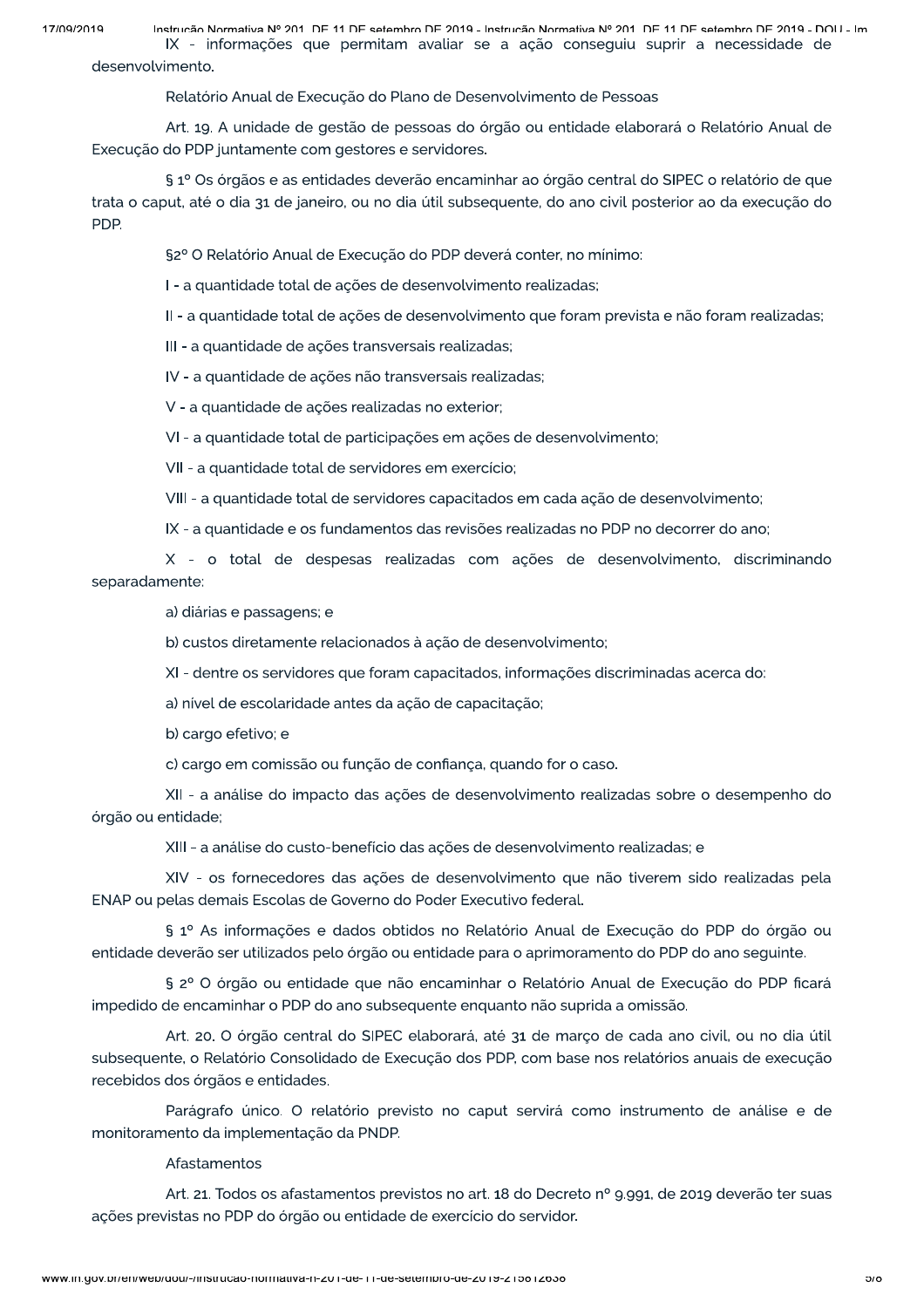Instrução Normativa Nº 201 DE 11 DE setembro DE 2019 - Instrução Normativa Nº 201 DE 11 DE setembro DE 2019 - DOLL- Im Art. 22. A aprovação do PDP pela autoridade competente não dispensa a abertura de processo de solicitação do afastamento.

Art. 23. Quando a licença para capacitação for concedida de forma parcelada, nos termos do §3° do art. 25 do Decreto nº 9.991, de 2019, deverá ser observado o interstício mínimo de sessenta dias entre quaisquer períodos de gozo de licença para capacitação.

Parágrafo único. Aplica-se o interstício mínimo previsto no caput à concessão de participação em programa de treinamento regularmente instituídos.

Art. 24. O processo de afastamento do servidor deverá ser instruído com:

I - as seguintes informações sobre a ação de desenvolvimento:

a) local em que será realizada;

b) carga horária prevista;

c) período do afastamento previsto, incluído o período de trânsito, se houver, sendo dispensada a apresentação prévia de documentos comprobatórios;

d) instituição promotora, quando houver;

e) custos previstos relacionados diretamente com a ação, se houver; e

f) custos previstos com diárias e passagens, se houver.

II - justificativa quanto ao interesse da administração pública naquela ação, visando o desenvolvimento do servidor;

III - cópia do trecho do PDP do órgão onde está indicada aquela necessidade de desenvolvimento:

IV - manifestação da chefia imediata do servidor, com sua concordância quanto à solicitação;

V - manifestação da unidade de gestão de pessoas do órgão ou entidade do servidor, indicando sua concordância e aprovação justificada quanto à solicitação;

VI - pedido de exoneração do cargo em comissão ou dispensa da função de confiança, nos casos do §1º do art. 18 do Decreto nº 9.991, de 2019;

VII - anuência da autoridade máxima do órgão ou entidade, quando for o caso; e

VIII - publicação do ato de concessão do afastamento, quando for o caso.

Parágrafo único. A unidade de gestão de pessoas do órgão ou entidade do SIPEC poderá regulamentar procedimentos e informações complementares para os pedidos de afastamento.

Art. 25. Nos afastamentos superiores a trinta dias consecutivos, ficará suspenso o pagamento das parcelas referentes às gratificações e adicionais de que trata o inciso II do §1º do art. 18 do Decreto nº 9.991, de 2019 a contar do primeiro dia de afastamento.

Parágrafo único. A suspensão do pagamento de que trata o caput não implica na dispensa da concessão das referidas gratificações e adicionais.

Art. 26. O servidor deverá comprovar a participação efetiva na ação que gerou seu afastamento, no prazo de até trinta dias da data de retorno às atividades, devendo apresentar:

I - certificado ou documento equivalente que comprove a participação;

II - relatório de atividades desenvolvidas: e

III - cópia de trabalho de conclusão, monografia, dissertação ou tese, com assinatura do orientador, quando for o caso.

Parágrafo único A não apresentação da documentação de que trata este artigo sujeitará ao servidor o ressarcimento dos gastos com seu afastamento ao órgão ou à entidade, na forma da legislação vigente.

Art. 27. Apenas serão concedidos os afastamentos de que trata o art. 18 de Decreto nº 9.991, de 2019, quando demonstrado que o horário ou o local da ação de desenvolvimento inviabiliza o cumprimento da jornada semanal de trabalho do servidor.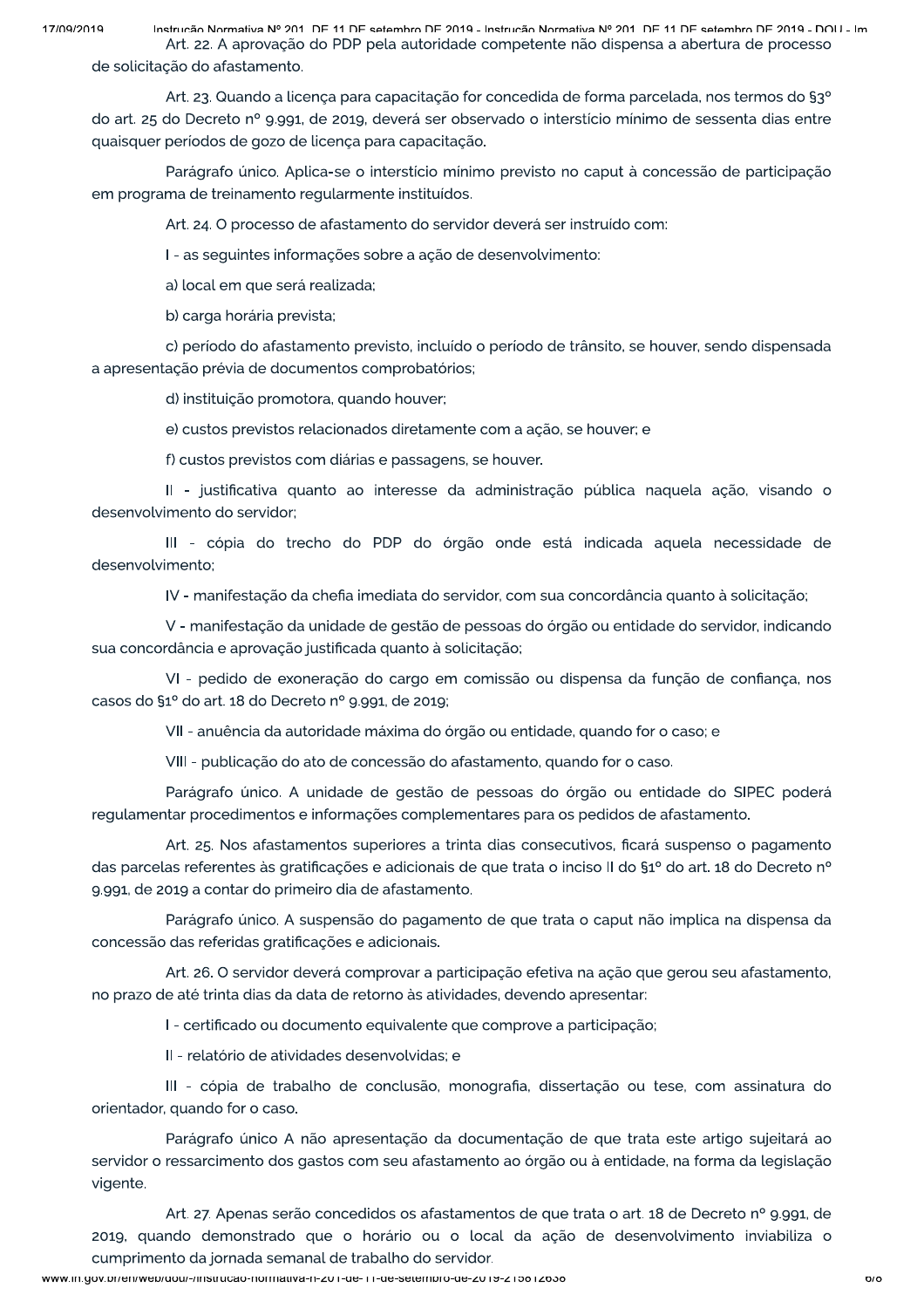17/00/2010

Instrução Normativa Nº 201 DE 11 DE setembro DE 2019 - Instrução Normativa Nº 201 DE 11 DE setembro DE 2019 - DOLL- Im § 1º A inviabilidade de que trata o inciso III do art. 19 do Decreto nº 9.991, de 2019, será definida em ato do órgão ou entidade.

§ 2º A ação de desenvolvimento que for realizada durante a jornada de trabalho e não gere o afastamento do servidor deverá constar no PDP para fins de planejamento e registro do desenvolvimento da necessidade.

Art. 28. O processo administrativo para autorização de reembolso de inscrição e de mensalidade, além de demonstração do cumprimento dos requisitos previstos no art. 30 do Decreto nº 9.991, de 2019, deverá ser instruído com:

I - justificativa da relevância da ação de desenvolvimento alinhada aos objetivos organizacionais do órgão ou da entidade; e

II - indicação do motivo pelo qual não foi possível realizar as despesas pelo órgão em tempo hábil.

Parágrafo único. Para fins do disposto no inciso IV do art. 30 do Decreto nº 9.991, de 2019, considera-se imprescindível a ação de desenvolvimento cuja não realização possa acarretar prejuízos concretos ao desempenho dos objetivos organizacionais do órgão ou da entidade.

## Licença para Capacitação

Art. 29. A autoridade máxima ou a autoridade delegada na forma do art. 28 do Decreto nº 9.991. de 2019, concederá a licença para capacitação após a manifestação:

I - da chefia imediata do servidor que avaliará a compatibilidade entre a solicitacão e o planejamento dos afastamentos de toda força de trabalho da unidade; e

II - da unidade de gestão de pessoas que avaliará a relevância da ação de desenvolvimento para a instituição e o cumprimento dos requisitos necessários à concessão.

Parágrafo único. Para fins de concessão da licença para capacitação, a unidade de gestão de pessoas deverá fazer constar do processo e levar em conta para a manifestação de que trata o inciso II informações acerca do tempo de efetivo exercício, da existência de períodos de afastamento por licença para tratar de assuntos particulares, períodos de gozo de licença para capacitação ou de afastamentos relacionados no art. 96-A da Lei nº 8.112, de 1990.

Art. 30. Para solicitar a utilização de saldo remanescente oriundo de interrupção de licença para capacitação, o servidor deverá instruir novo processo de solicitação, demonstrando, em relação ao período remanescente, o cumprimento dos requisitos para concessão da licença para capacitação, previstos no Decreto nº 9.991, de 2019, e nesta Instrução Normativa.

Art. 31. No caso previsto na alínea "a" do inciso IV, do art. 25 do Decreto nº 9.991, de 2019 todos os custos diretos ou indiretos com inscrição, deslocamento, hospedagem e realização da ação de desenvolvimento serão de exclusiva responsabilidade do servidor, salvo quando houver:

I - disponibilidade orçamentária;

II - interesse da administração; e

III - aprovação do dirigente máximo do órgão ou entidade.

Art. 32. Para requerer a licenca para capacitação, no caso previsto na alínea "a" do inciso IV do art. 25 do Decreto nº 9.991, de 2019, serão necessários, além daqueles previstos no art. 24, os seguintes documentos:

I - Acordo de Cooperação Técnica assinado pelos órgãos ou entidades envolvidas ou instrumento aplicável; e

II - Plano de Trabalho elaborado pelo servidor, contendo, no mínimo, a descrição de:

a) objetivos da ação na perspectiva de desenvolvimento para o servidor;

b) resultados a serem apresentados ao órgão ou entidade onde será realizada a ação;

c) período de duração da ação;

d) carga horária semanal; e